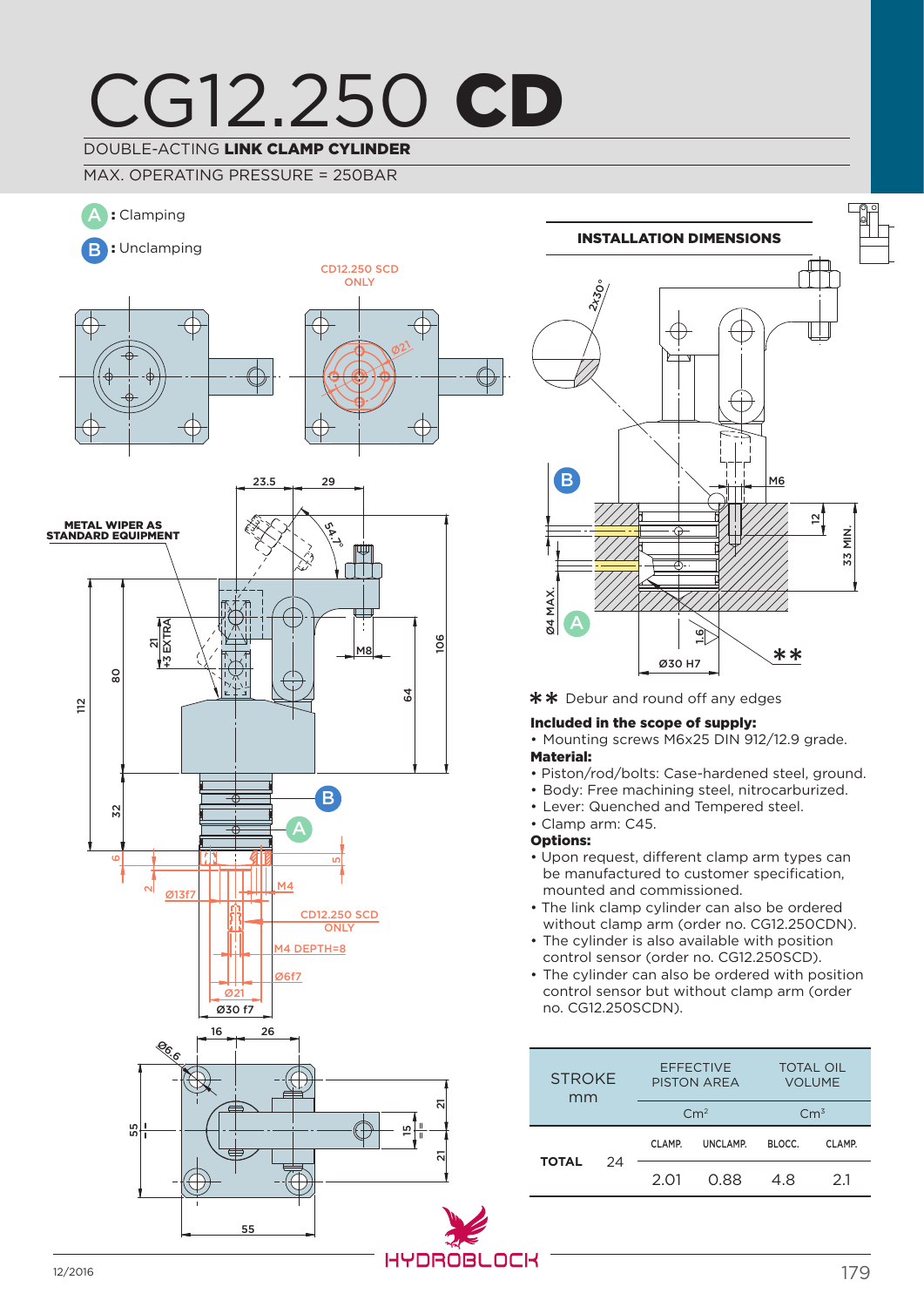# CG12.250 FD

### DOUBLE-ACTING LINK CLAMP CYLINDER

MAX. OPERATING PRESSURE = 250BAR



# M6  $\overline{5}$ 33 MIN  $\emptyset$ 30 $^{^{+0.5}}$ Installation dimensions

#### Included in the scope of supply:

• Mounting screws M6x25 DIN 912/12.9 grade. Material:

- Piston/rod/bolts: Case-hardened steel, ground.
- Body: Free machining steel, nitrocarburized.
- Lever: Quenched and Tempered steel.
- Clamp arm: C45.

#### Options:

- Upon request, different clamp arm types can be manufactured to customer specification, mounted and commissioned.
- The link clamp cylinder can also be ordered without clamp arm (order no. CG12.250FDN).
- The cylinder is also available with position control sensor (order no. CG12.250SFD).
- The cylinder can also be ordered with position control sensor but without clamp arm (order no. CG12.250SFDN).

| <b>STROKE</b><br>mm |    | <b>EFFECTIVE</b><br><b>PISTON AREA</b> |          | <b>TOTAL OIL</b><br><b>VOLUME</b> |          |
|---------------------|----|----------------------------------------|----------|-----------------------------------|----------|
|                     |    | $\rm cm^2$                             |          | $\rm Cm^3$                        |          |
| <b>TOTAL</b>        | 24 | CLAMP.                                 | UNCLAMP. | CLAMP.                            | UNCLAMP. |
|                     |    | 2 O1                                   | O 88     | 48                                | 21       |